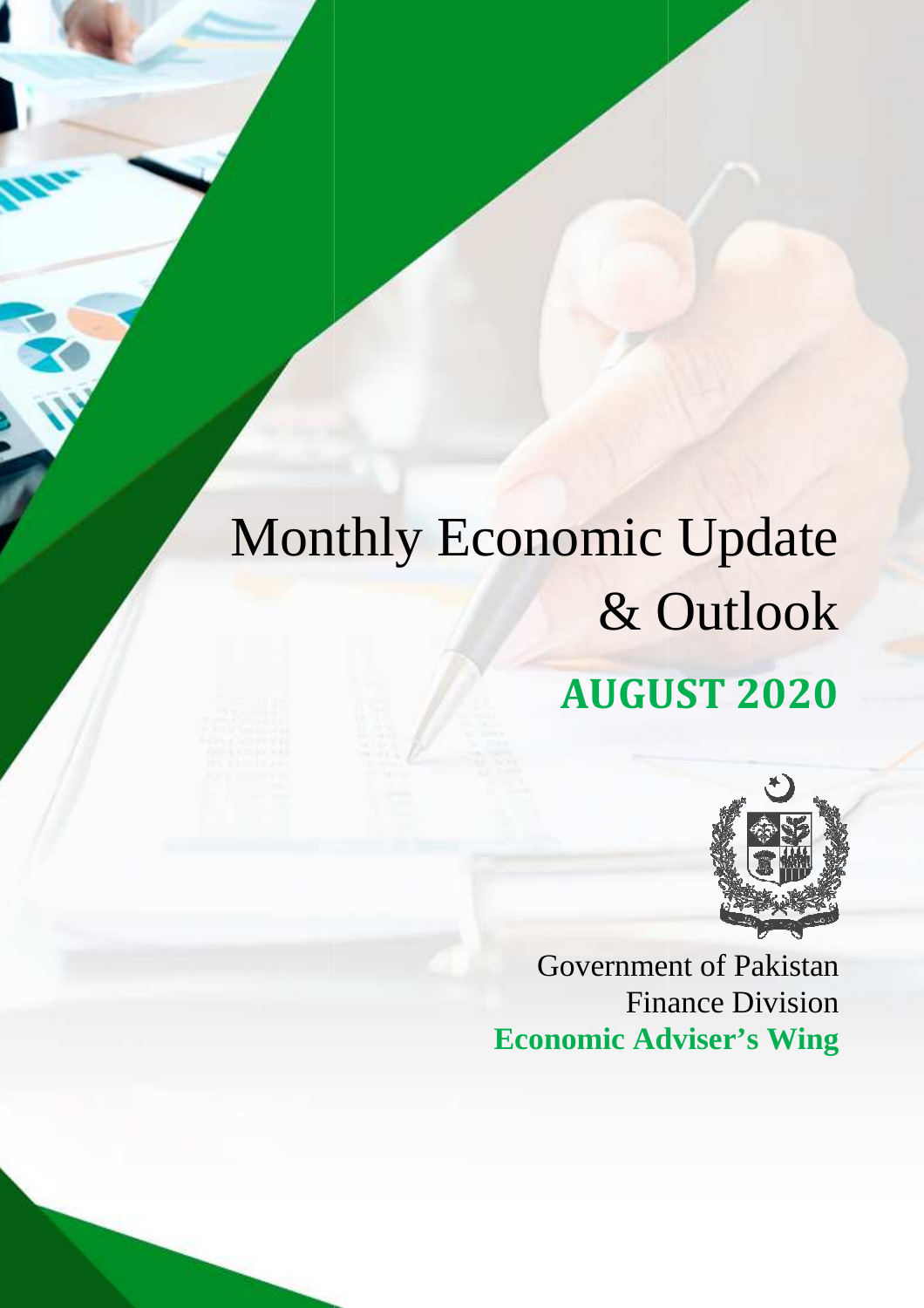

# **Contents**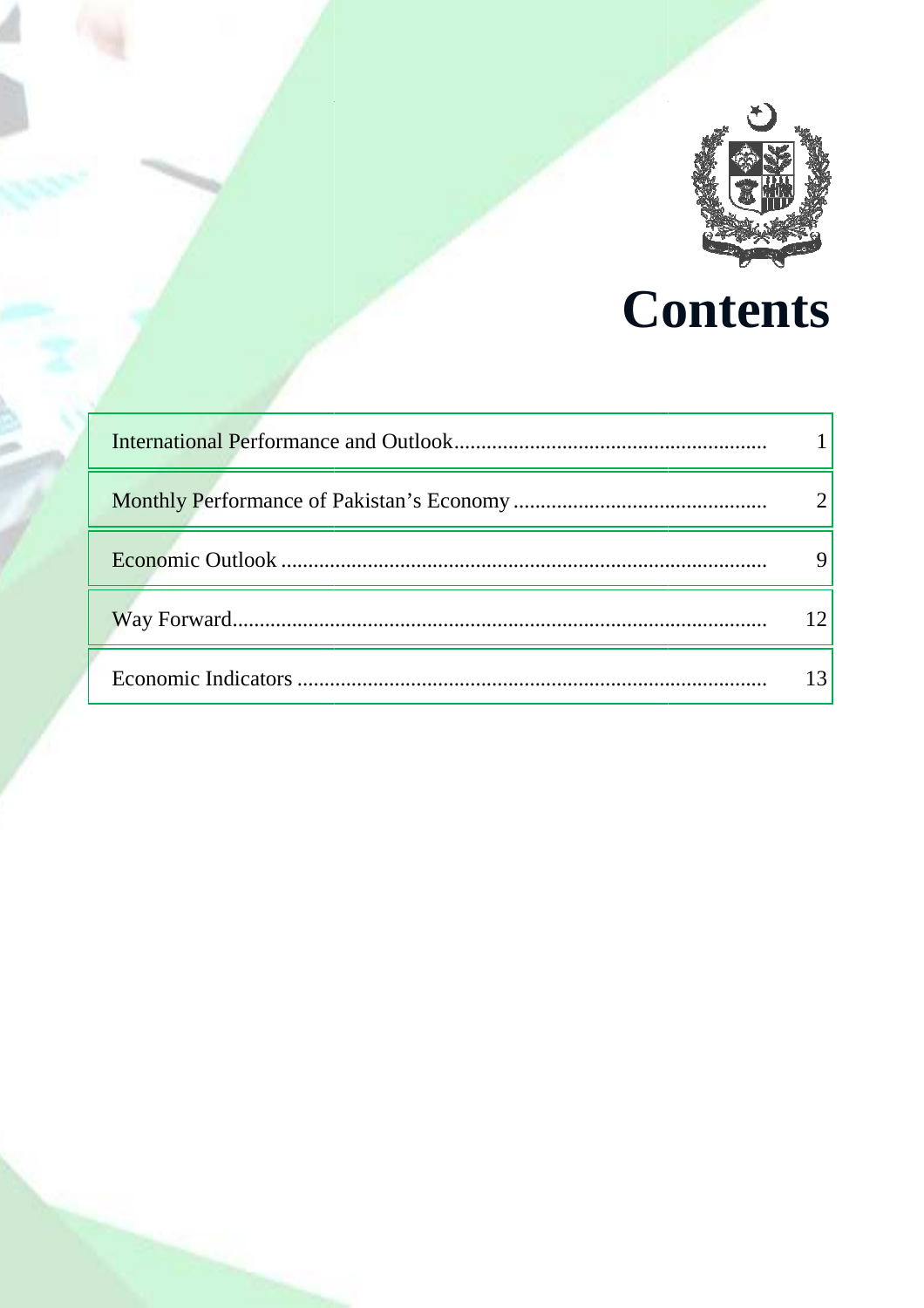## **1. International Performance and Outlook**

Global activity has strengthened over recent months, short-term international economic outlook is still very much dependent on COVID-19 pandemic, especially in Pakistan's main export areas. The U.S. economic recovery appears to be sustaining fragile momentum amid an improving jobs market and a pickup in retail spending. According to Bank of England, in UK GDP is expected to have been over 20 percent lower in 2020 Q2 than in 2019 Q4 but higher-frequency indicators reveal that spending has recovered significantly since the trough in activity in April. Likewise, housing market activity appeared to have returned to close to normal levels despite signs of a tightening in credit supply for some households.

COVID-19 has continued to spread rapidly within a number of emerging market economies, and there has been a renewed rise in cases in many advanced economies. Nevertheless, lockdowns have been ended or greatly relaxed such that the economies were allowed to restart completely or partially under certain restrictions. Thus re-opening of many economies indicates restarting of economic activities. Hence economic indicators have further improved in August. The Weekly Economic Index (WEI) of the Federal Reserve Bank of New York is an index of 10 daily or weekly indicators of real economic activity, scaled to align with the fourth-quarter GDP growth rate in the US. This index is on a further improving trend in early August (Fig-1). Likewise, the Composite Leading Indicators (CLI), compiled by the OECD, Pakistan's main trading areas are further improving. Fig-2 shows that these indicators moved upwards and continue to do so up to July since the bottom of the crises first hit China in February 2020.



Source: Federal reserve Bank of New York Source: OECD

The US stock market continues to perform strongly. The S&P 500 index achieved all times high levels (Fig-3). This implies that investors expect that the effect of the pandemic on future company profit growth will be relatively short lived. Also, stock markets in other parts of the world including Pakistan have been recovering. Furthermore, the Chicago Board Options Exchange (CBOE) Volatility Index, which measures the implicit volatility in option prices remains well below crises levels.







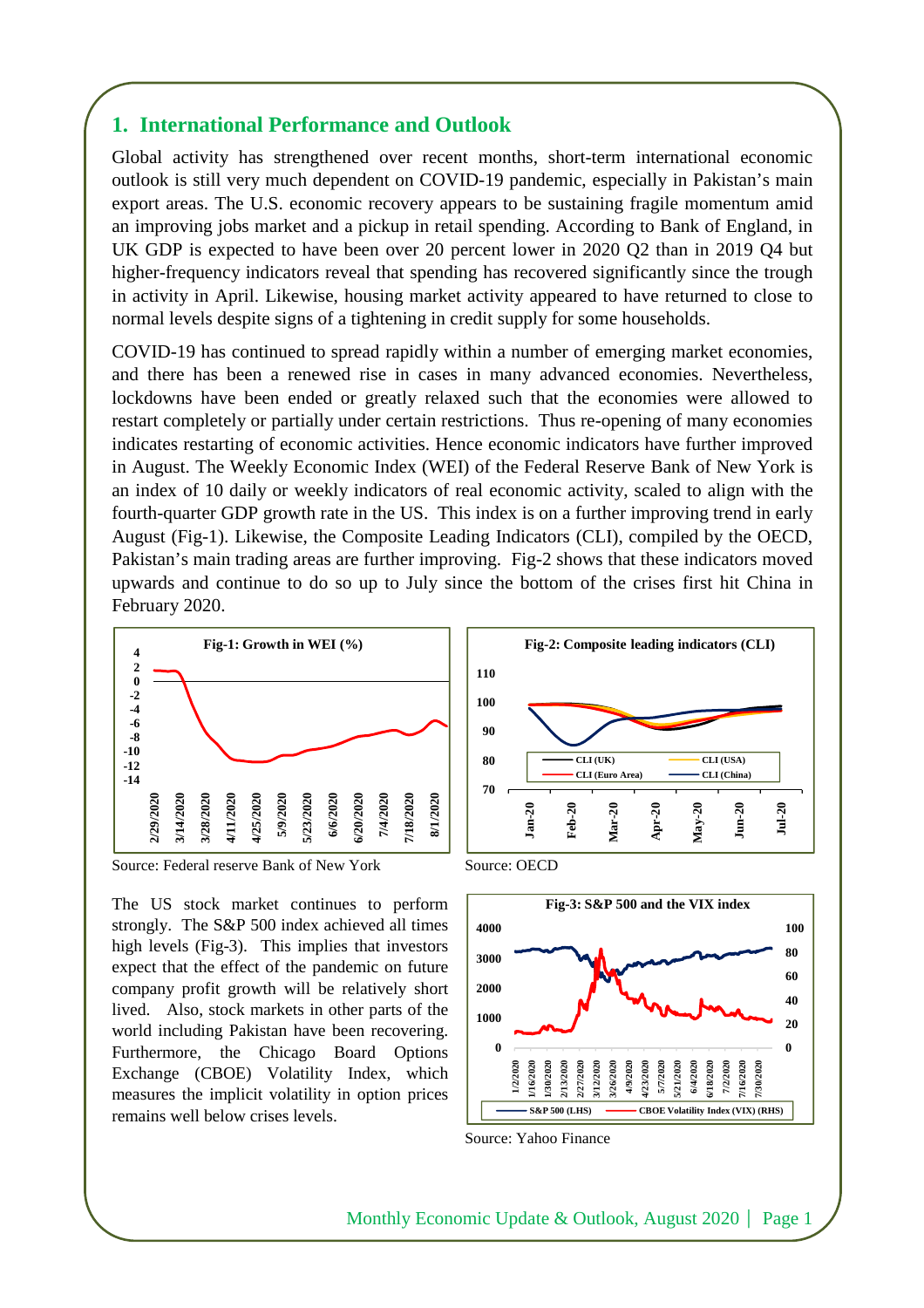Regarding International prices, energy prices rose 6.1 percent in July, following spikes of 24.7 percent in June and 32.2 percent in May. For the first time in 2020, the energy index is above its end-2019 level. Non-Energy prices also rose sharply by (2.7 percent) led by metals and minerals (7.9 percent).

Regardless of all these positive economic developments, risk still prevails

## **2. Monthly Performance of Pakistan's Economy**

## **2.1 Real Sector**

## **2.1-a Agriculture**

Out of Rs 1240 billion fiscal package of the Prime Minister on COVID-19, Rs 100 billion is allocated for the Agriculture and SME sector. An amount of Rs 15.7 billion was initially allocated for nitrogenous fertilizers that now has been diverted to phosphate and potash fertilizers. A subsidy of Rs 1.5 billion for tractors and markup of Rs 6.8 billion on all loans for land holdings up to 12.5 acres has been disbursed by ZTBL.



Source: National Fertilizer Development Centre

During July 2020, locust control operations treated 33,599 hectares, of which 400 hectares were treated through ariel spray. The current situation remains serious in Sindh along the India-Pakistan border where monsoon breeding is underway. Extensive control operations are in progress in the affected areas.

#### **2.1-b Manufacturing**

LSM has started to rebound after the damage inflicted by COVID-19 outbreak. The monthly snapshot of manufacturing activity indicated 16.8 percent growth in June FY 2020 (19.1 percent May FY 2020). YoY it decreased by -7.74 percent in June FY 2020 (2.2 percent June FY 2019).

On MoM basis, 9 out of 15 subsectors of LSM have witnessed positive growth in June FY 2020. Textile, having the highest weight in LSM grew by 34 percent in June FY 2020. Other major sectors like Electronics (18.4 percent), Iron &Steel Products (15.9 percent), Automobile (229.5 percent), Non-metallic Mineral Products (58.3 percent) have also picked up the pace in June FY 2020. On a YoY basis, Food, Beverages and Tobacco have also improved by 18.5 percent in June FY 2020 after a five-month consecutive decline. The automobile sector has also started to recover and in July FY 2021, on MOM basis, total car **EXAM** and solution and sales increased by increased by 64 percent and SME and the Agriculture and SME and solution was then increased by 64 Buses and marking of Rs 1.5 billion and sales is well also the sales increased b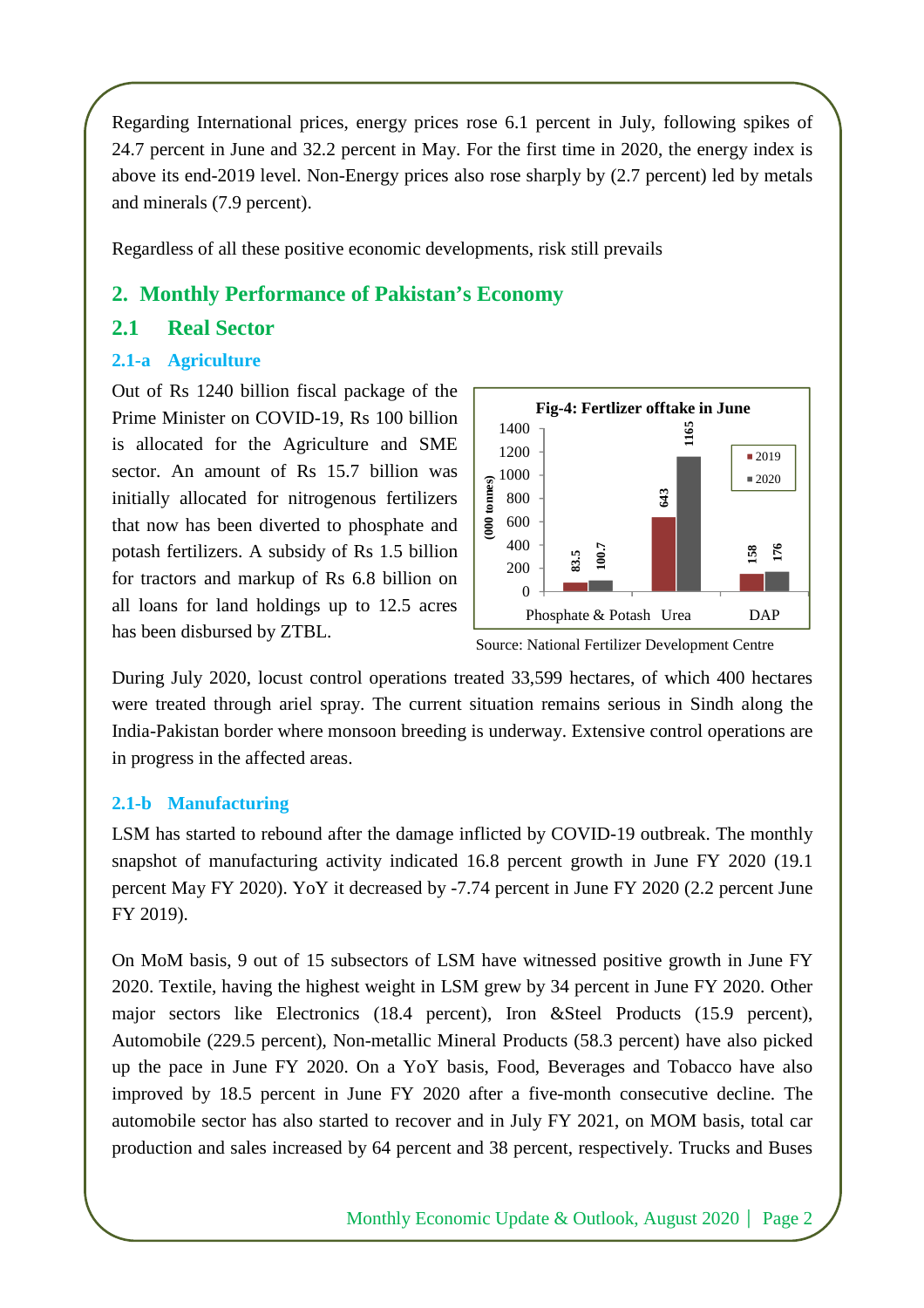production increased by 4 percent. Production and sales of Tractors increased by 18 percent and 17 percent, respectively in July FY 2021 on YoY basis.

In July FY 2021 total cement dispatches increased by 37.8 percent to 4.838 Mt (3.512 Mt in July FY 2020). Local consumption increased by 32.7 percent to 3.953 Mt in July FY 2021(2.979 Mt July FY 2020). Exports increased by 66.14 percent in July FY 2021.

## **2.2 Inflation**

CPI inflation in July recorded at 9.3 percent and on month-on-month basis, inflation registered 2.5 percent in July over June. The spike in the CPI during the month of July 2020 is on account of an increasing trend in the prices of perishable items.

SPI for the week ended on  $13<sup>th</sup>$ , August 2020 decreased by 0.22 percent. Last week it was also decreased by 0.06 percent. If compare it with the corresponding week of last year, SPI tames down to single digit i.e. 7.0 percent; however, it was 10.0 percent two weeks before.



Source: Pakistan Bureau of Statistics

## **2.3 Fiscal**

The overall fiscal deficit stood at 8.1 percent of GDP in FY 2020 against 9.1 percent of GDP recorded in the previous year. The fiscal deficit has been contained due to the significant rise in total revenues (28 percent) that outpaced the growth in total expenditures (16 percent). The quarter- wise breakup reveals that the fiscal deficit was 4.0 percent of GDP up to Q3, while last quarter of FY2020 alone registered the deficit at 4.1 percent of GDP. This shows that fiscal accounts came under significant pressure during the fourth quarter of FY2020 due to COVID-19 related expenditures.

The primary deficit was restricted to 1.8 percent of GDP against the deficit of 3.6 percent of GDP in FY2019.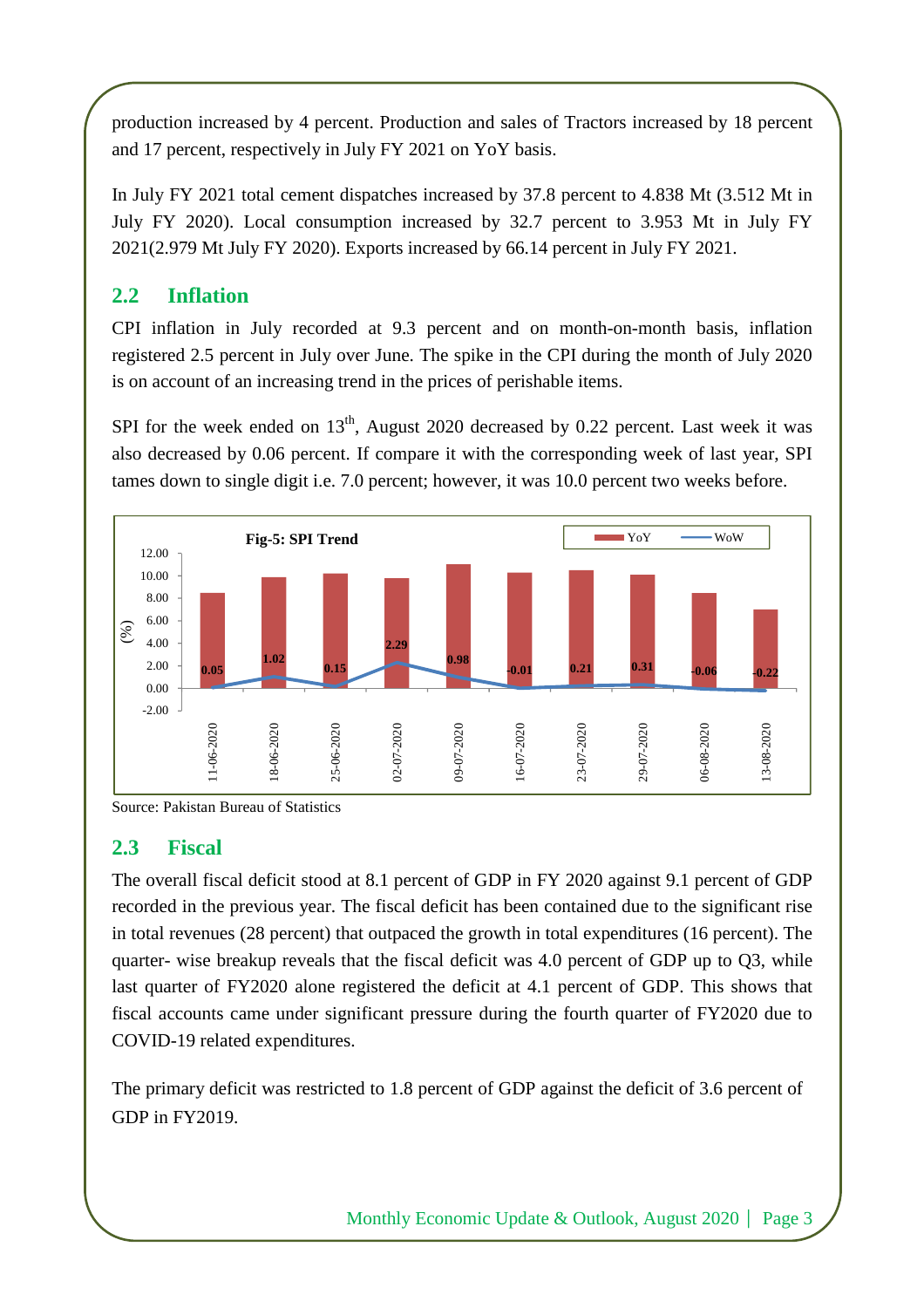

Source: Ministry of Finance

In FY 2020 under total revenues, non-tax revenues witnessed a remarkable growth of 257 percent and stood at Rs 1524.4 billion against Rs 427.3 billion in FY2019. The increase stemmed from a sharp rise in SBP profit (Rs. 935.5 billion), PTA profit (Rs 127 billion) and Rs 105.2 billion from mark up (PSEs & others).

On the expenditure side, total expenditures grew by 16 percent to Rs 9,648.5 billion in FY2020. Out of the total, the current expenditures increased by 20.1 percent, however, it remained below the growth of 21.3 percent recorded in FY2019. Within development expenditures, PSDP expenditures (Federal & Provincial) grew by 8.1 percent during FY2020 in contrast to a sharp decline observed in FY2019. In absolute term, total PSDP expenditures stood at Rs 1,089.7 billion in FY2020 against Rs 1,008.2 billion in FY2019.

## **FBR Tax Collection**

FBR tax collection grew by 4.7 percent to reach Rs 290.5 billion in the month of July, FY2021 against Rs 277.3 billion in the comparable period of FY2020. A gradual pickup in economic activity and FBR's various administrative measures helped the cause. Encouragingly, tax collection has exceeded the target of Rs 243 billion set for the month of July, FY2021. Domestic tax collection increased by 5.5 percent to Rs 242.6 billion in July, FY2021 against Rs 230.0 billion in the same period of FY2020. Direct taxes grew by 1.8 percent, sales tax by 3.0 percent and FED grew by 66.0 percent while customs duty increased by 1.0 percent. **Example 19.1**<br>
Source: Ministry of Finance<br>
In FY 2020 under total revenues, non-<br>
percent and stood at Rs 1524.4 billior<br>
stemmed from a sharp rise in SBP profi<br>
Rs 105.2 billion from mark up (PSEs &<br>
On the expenditure

# **2.4 Monetary**

During the period  $01<sup>st</sup>$  July-07<sup>th</sup> August FY2021, money supply (M2) witnessed contraction of Rs 224.5 billion (negative growth of 1.1 percent) compared with contraction of Rs 172.8 billion (negative growth of 1.0 percent) last year. The contraction in money supply is largely attributed to decline in the Net Domestic Assets (NDA).

Net Foreign Assets (NFA) point contribution is positive and stood at 1.37 percent during the period under review compared with 1.35 percent in last year. NDA point contribution remained negative and decreased to 2.44 percent. NDA negative point contribution growth partially offset by NFA positive growth, thus overall money supply grew negatively by 1.1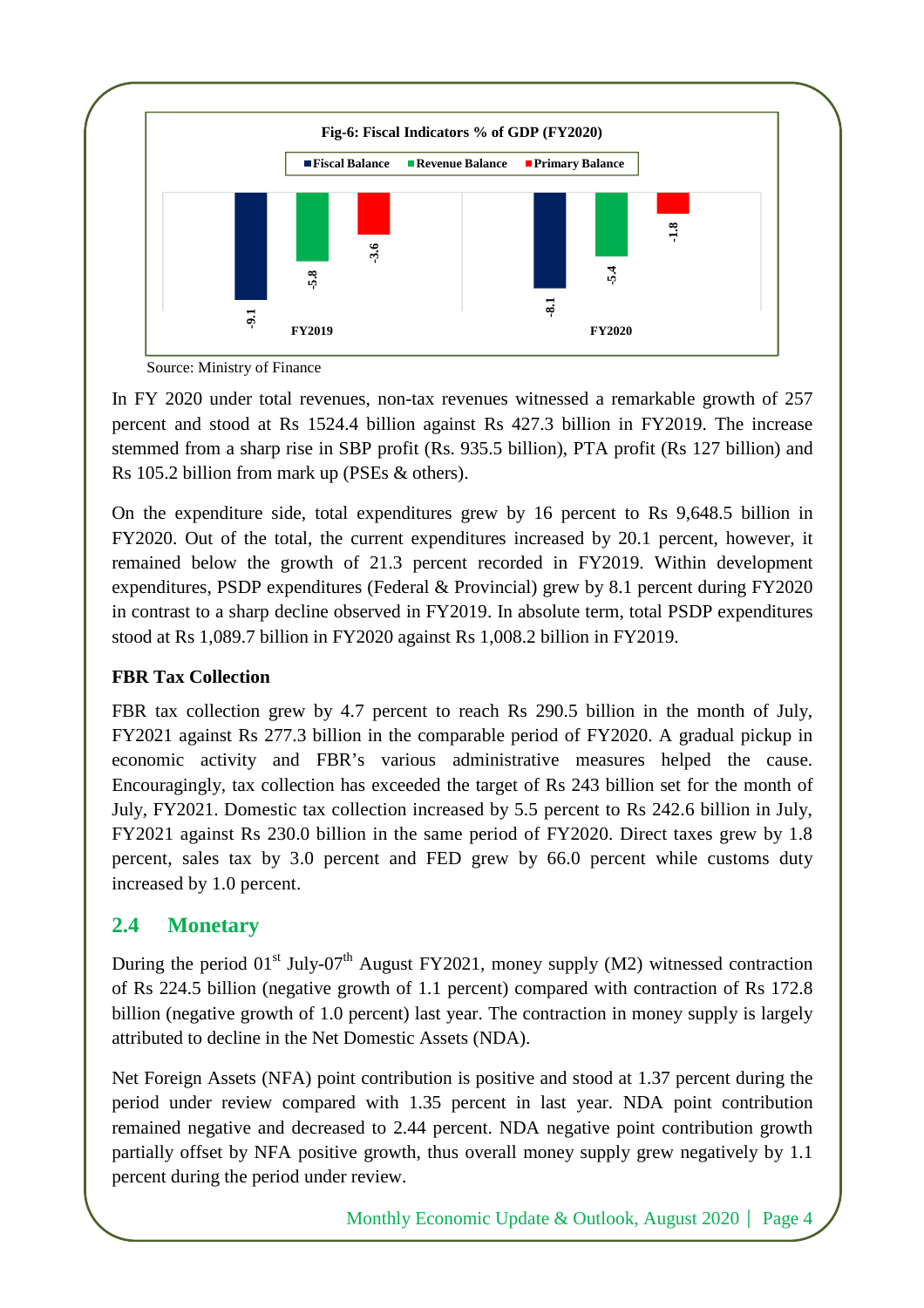Within NDA, net government sector borrowing remained negative and retired Rs 244.3 billion against borrowing of Rs 15.2 billion last year. For budgetary support, government has retired Rs 236.7 billion to banking system against the borrowing of Rs 23.5 billion last year. The government has retired Rs 435.4 billion to SBP against the retirement of Rs 1,387.2 billion last year. On positive note, the government adhered to its commitment of avoiding any fresh issuance of MRTBs from the central bank, in compliance with the SBP Act as well as the agreement with the IMF. From scheduled banks, government has borrowed Rs 198.7 billion against the borrowing of Rs 1,410.7 billion last year.

## **2.5 External Sector**

During July FY2021, current account posted a surplus of \$ 424 million (1.9 percent of GDP) against a deficit of \$ 613 million last year (2.8 percent of GDP).

Exports declined by 14.6 percent to \$ 1.9 billion (\$ 2.2 billion last year) during July FY2021. However, on month on month exports increased by 19.7 percent to \$ 1.9 billion during July FY2021 (\$1.6 billion in June 2020). The easing of lockdown in the North American and European countries- top export destinations for Pakistani textile goods will help revive the exports. In addition, SBP announced additional support of Rs 190 billion for exporters and investors in the export- oriented sectors to safeguard against reduction in global export opportunities due to the pandemic.

Imports declined by 13.3 percent to \$ 3.6 billion (\$ 4.2 billion last year). Consequently, trade deficit reduced by 11.8 percent to \$ 1.7 billion (\$ 2.0 billion last year). Export of services has declined by 5.2 percent to \$ 436 million (\$460 million last year). The import of Services declined by 9.3 percent and is \$ 789 million (\$ 880 million last year).

Textile sector exports (60 percent share in exports) increased by 14 percent in value over the last year. Value added exports (41.6 percent share in total exports) decreased by 21 percent (value). Basmati rice decline by 36 percent (quantity) and 30.6 percent (value). Other types of rice also decreased by 24.3 percent (quantity) and 18.9 percent (value). Petroleum group (share of 20.4 percent in total imports) decreased by 24.9 percent (value).



Source: Pakistan Bureau of Statistics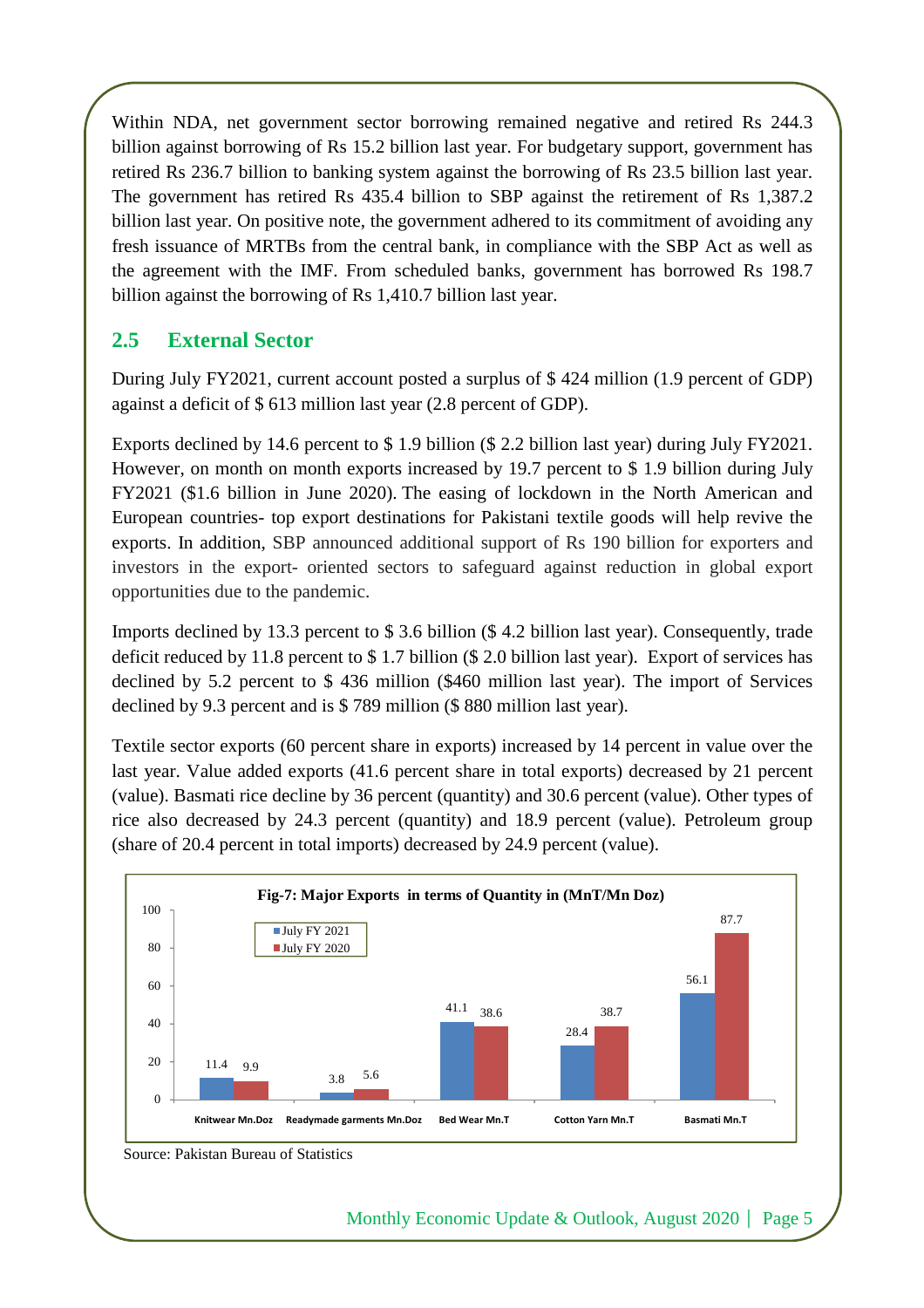

#### **2.5-a Foreign Direct Investment**

FDI increased by 61 percent and reached to \$ 114.3 million during July FY 2021 as compared to \$ 71.1 million last year. The inflows of FDI reached to \$169.1 million during July FY 2021 compared to \$165.1 million last year, with a growth of 2.4 percent. The outflows of FDI during July FY 2021 decreased by 41.7 percent and reached to \$54.8 million compared to \$94.0 million same period last year.



Source: State Bank of Pakistan

#### **2.5-b Foreign Portfolio Investment**

In July 2020, Foreign Private Portfolio Investment has registered a net outflow of \$73.2 million. Countries with major inflows are United Arab Emirates (\$22.0 Million) and Sweden (\$2.0 Million). While outflows destinations were United States (\$50.7 Million), United Kingdom (\$31.1 Million) and Ireland (\$ 10.2 Million).

Foreign Public Portfolio Investment recorded a net inflow of \$66.1 million for the second consecutive month. The trend of FPI is depicted below: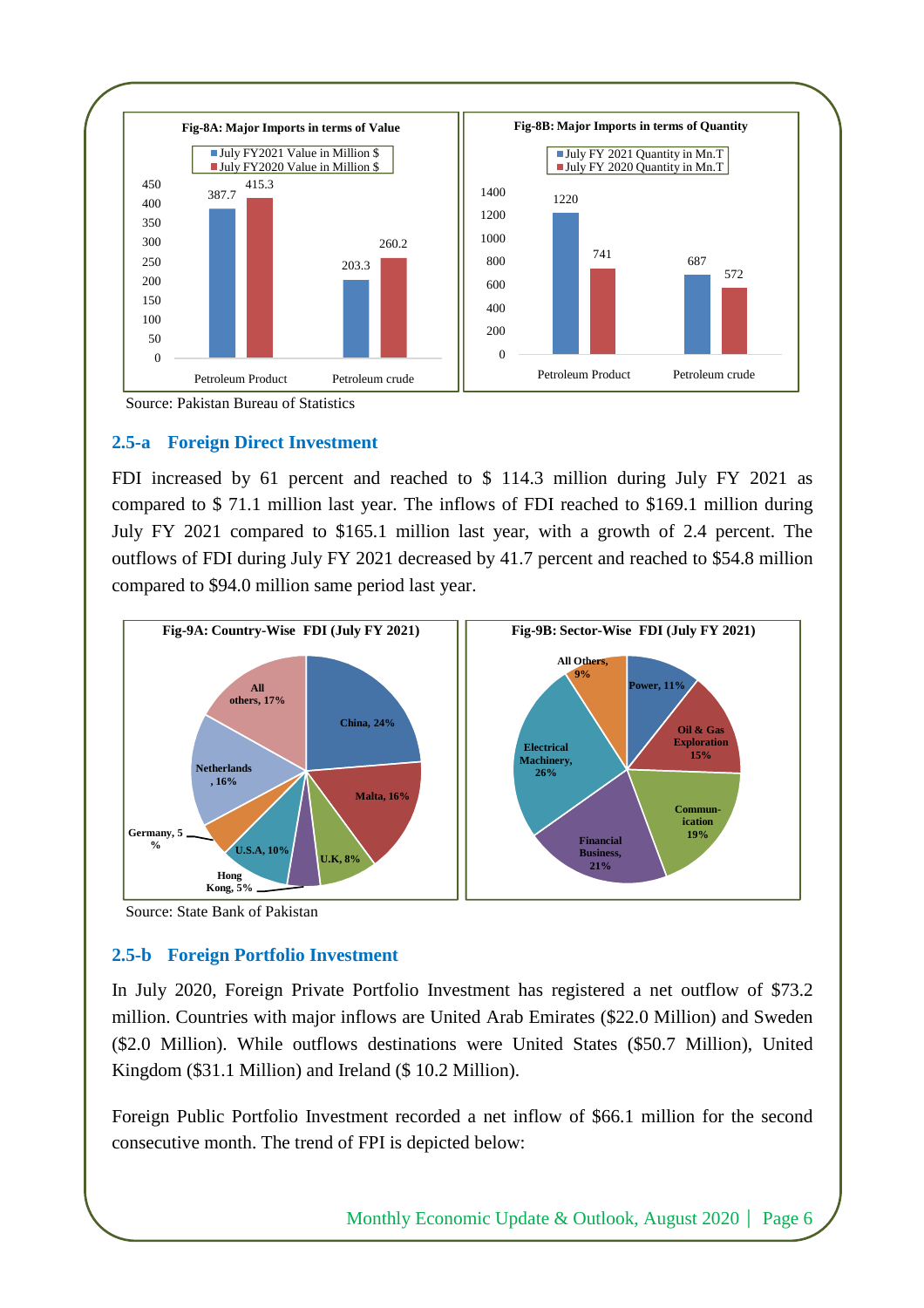

Source: State Bank of Pakistan

#### **2.5-c Worker's Remittances**

During July 2020, remittances rose to \$ 2768.1 million against \$ 2027.9 million last year, with a growth of 36.5 percent. This is the highest ever level of remittances in a single month in Pakistan. On MoM basis, remittances recorded as \$2768.1 million (\$ 2466.3 million in June 2020) showing an increase of 12.2 percent. Share of remittances from Saudi Arabia 29.7 percent (\$ 821.6 million), U.A.E 19.4 percent (\$ 538.2 million), USA 9.1 percent (\$ 250.6 million), U.K 14.2 percent (\$ 393.9 million), other GCC countries 10.7 percent (\$ 297 million), Malaysia 0.8 percent (\$ 22.3 million), EU 8.2 percent (\$ 227.6 million) and other countries 7.8 percent.

#### **2.5-d Foreign Exchange Reserves**

Pakistan's total liquid foreign exchange reserves increased to \$ 19.6 billion by the end of July 2020, up by \$ 4.5 billion over end-July 2019. The breakup of reserves accumulation in July 2020 shows that the SBP's reserves stood at \$ 12.5 billion (\$7.8 billion last year) and \$7.0 billion (\$7.3 billion last year) in commercial bank's reserves. The reserves provide the import cover of around 3 and half months.

## **2.6 Performance of KSE Index**

The benchmark KSE-100 index, witnessed a massive growth of 14.85% in July, 2020. The index gained 4,360 points in the month and closed at  $39,258$  points on  $30<sup>th</sup>$  July 2020. Market capitalization opened at Rs 6,529 billion and closed at Rs 7,294 billion, recording a huge gain of Rs 764 billion in July 2020. Among the selected world indices shown below, KSE-100 index depicts the highest growth.



Source: Pakistan Stock Exchange & Investing.com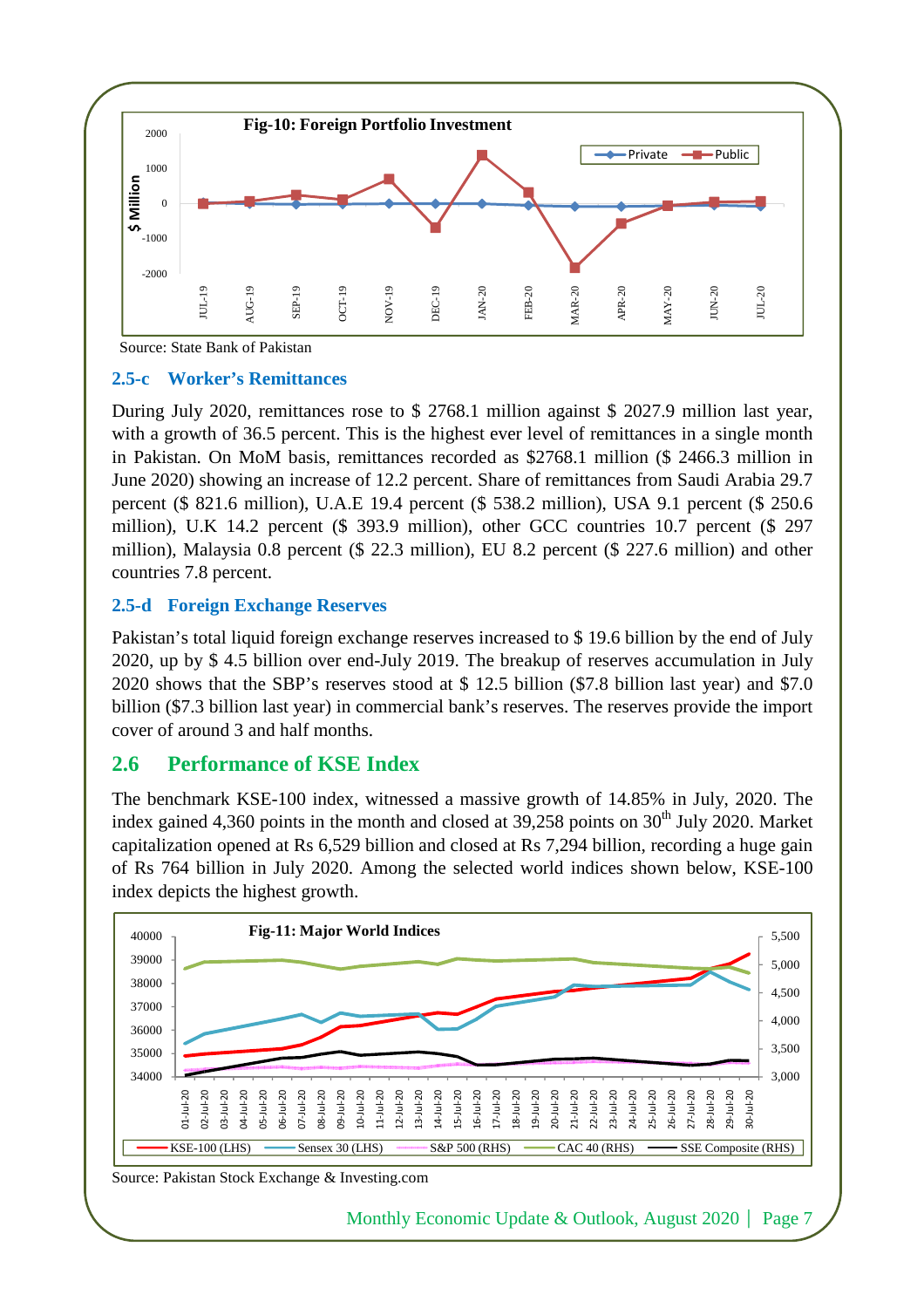# **2.7 Social Sector**

- Till 22-08-2020, Rs 175.5 billion has been disbursed to 14.5 million beneficiaries while new target is 16.9 million beneficiaries. (In FY 2021 allocation for Ehsaas program has been increased from Rs 187 billion to Rs 208 billion).
- Under Tahafuz pilot project an amount of Rs 35 million has been allocated for FY 2021 to provided financial assistance to poor families.
- Under the Ehsaas Scholarship Programme, Rs 44 million were distributed among 341 undergraduate students of various disciplines at Khyber Medical University.

## **National Poverty Graduation Programme**

- It aims to assist the ultra-poor by transferring livelihood assets and providing trainings to 176,877 households in 23 districts of 4 provinces of Pakistan.
- During July 2020 under the programme, 1821 livelihood assets were provided, out of which over 90 percent assets were transferred to the woman.
- Under Kamyab Jawan Youth Enterprenureship Programme, Rs 263 million have been disbursed during July 2020 to the youth for various businesses.
- PPAF through its 24 Partner Organizations has disbursed 63,339 interest free loans amounting to Rs 2,239 million during the month of July 2020.

## **PPAF COVID-19 Economic Revival Programme**

- Under this programme, PPAF has partnered with 19 organizations and covers 109 Union Councils in the poorest 20 districts across Khyber Pakhtunkhwa, Balochistan and Sindh.
- During July 2020, a total of 39,579 households have received economic revival assistance in the form of livestock fodder, food packages, agricultural inputs, emergency interest free loans, small enterprise and kitchen gardening.

## **Pakistan Bait-ul-Mal**

• Rs 1.5 billion have been released out of the allocation of Rs 6.1 billion for implementation of schemes i.e. Dar-ul-Ehsaas (Orphanages), Women Empowerment Centres, Schools for Rehabilitation of Child Labour, Ehsaas Kada (for shelter less senior citizen), Child Support Programme, Individual Financial Assistance etc.

## **Health Services**

- 140 laboratories in the major cities have been designated to support COVID-19 diagnostics and the current diagnostic capacity has reached 46,726 tests per day.
- 769 Public and Private Hospitals in all major cities with 29,700 beds and 3,061 ventilators are engaged for COVID treatment.
- An amount of Rs 2.3 billion out of allocation of Rs 14.5 billion, has been authorized for the execution of 52 development projects in FY 2021 to Ministry of National Health Services.

## **Education**

- Rs 4.5 billion has been allocated for 28 development projects of Ministry of Federal Education and Professional Training. Out of which Rs 0.89 billion has been authorized till 7th August, 2020.
- An amount of Rs 29.5 billion for 113 on-going and 31 new development projects of HEC has been allocated and Rs 5.6 billion has been authorized to HEC.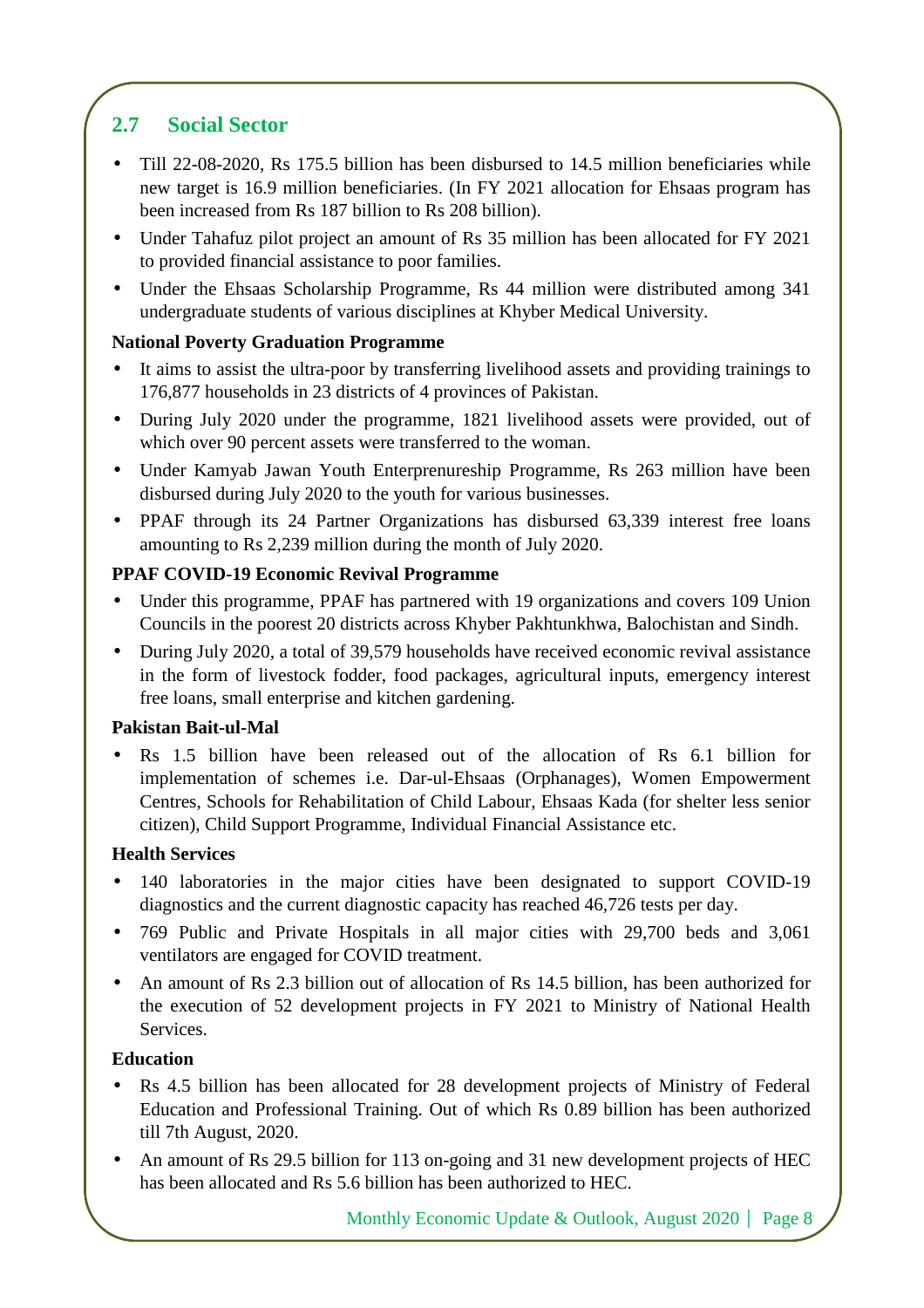- 'Single National Curriculum' for Improvement in education systems has been finalized to be implemented by March, 2021.
- Matric-Tech system is being introduced to integrate technical & vocational education.
- Reform packages have been developed for mainstreaming of Madrassah education.
- National Education Foundation is making efforts to enroll Out of School Children back to schools by introducing Voucher Scheme.

#### **Rains/Flood Losses**

• According to NDMA, during August 2020, heavy monsoon rains triggered floods that destroyed 891 houses completely and 195 houses are partially damaged, while 90 people died in rain-related incidents and 40 people were injured across the country.

## **3. Economic Outlook**

#### **3.1 Inflation**

The main drivers of the consumer price index and hence of inflation in Pakistan are international and domestic commodity prices, especially for food and oil products, the value of the USD/PKR exchange rate and monetary and fiscal policies, as indicated by growth of broad money and the policy interest rate.

The average weekly YoY growth rate of M2 stabilized at around 17.7 percent (Fig-12). This reflects the growth of the counterparts of broad money, which results from the transactions of all economic agents in all sectors of the economy. After showing a declining trend during the peak of COVID-19 pandemic, the weekly YoY growth rate of Credit to the Private Sector seems to be bottoming out. Average growth rate in July was 3.2 percent. This indicates that economic activity is getting back on a growth trajectory.

International food prices continued to remain fairly stable (Fig-13). On the other hand, in recent months, international price of oil tends to recover from recent lows and the USD/PKR exchange rate has been rising gradually.

Among additional factors effecting inflation, the policy interest rate remained unchanged in July. Furthermore, some relief has been given to indirect taxes, not only to industry but also to consumption in the Federal Budget FY 2021. These factors





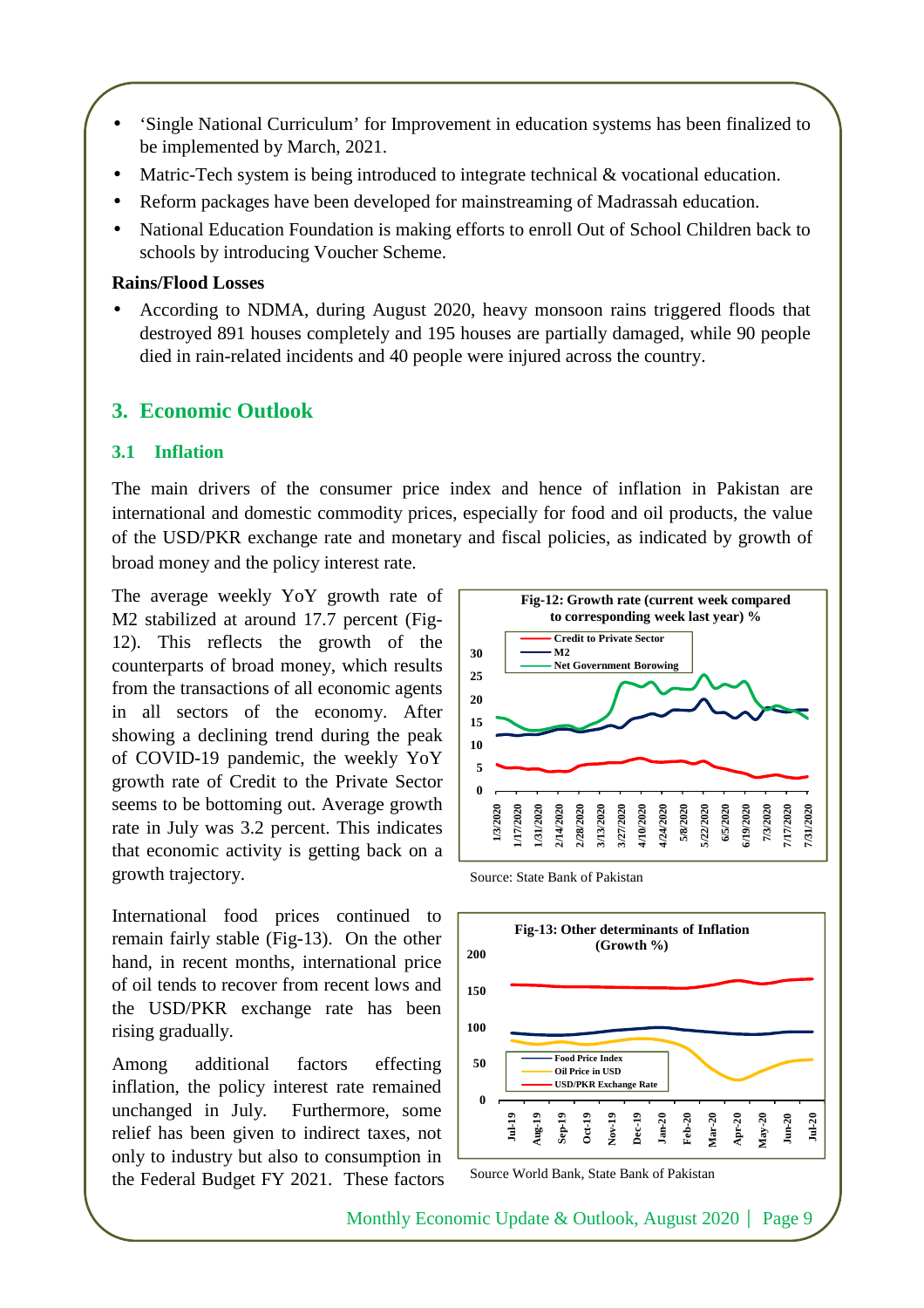may exert a tempering effect on inflation and inflation expectations.

The CPI level and inflation react to all aforementioned factors with a time-lag of at least one month, implying that they contain relevant information for short term inflation prediction. On the basis of this information headline inflation is expected to remain within a range of 8.4 to 9.7 percent in August 2020, where the higher and lower bounds of this range reflect probability margins surrounding model-based forecasts. Recent developments in SPI inflation tend to confirm this outlook.

### **3.2 Agriculture**

Agriculture performance is mainly dependent on weather conditions and inputs. Presently, Kharif crops are in the process of cultivation. However, on the basis of 81.3 percent Urea offtake and 11.5 percent of DAP offtake over same month last year, along with sufficient availability of water and satisfactory situation of seed will have positive impact on cultivation, yield and productivity of important crops as well as on other crops.

#### **3.3 Industrial activity**

Industrial activity, measured by the LSM index is the sector which is most exposed to external conditions.

LSM is also exposed to developments in international markets as illustrated in **Fig-14** which compares the year-on-year growth rate of LSM with the weighted average Composite Leading Indicators in Pakistan's main export markets (CLI). LSM index is published with a time lag of around two months, whereas CLI is published with a one-month lag. In June 2020, the LSM index increases by 16.8 percent compared to May 2020.



Source: OECD, Pakistan Bureau of Statistics

Given these recent improvements and taking into account the recent dynamics of LSM activity index itself as evident from MoM growth in LSMI (19 percent in May-20 & 17 percent in June-20), it is expected that the recession in industrial output will be tempered in recent months which is also an indication of economic recovery due to lockdown lift throughout the country. The trend will continue in July 2020 and further improvement is expected in coming months.

## **3.4 Overall economic activity**

Obtaining a useful indicator of ongoing overall economic activity is extremely important for policy purposes. The Monthly Economic Indicator (MEI) is based on combining monthly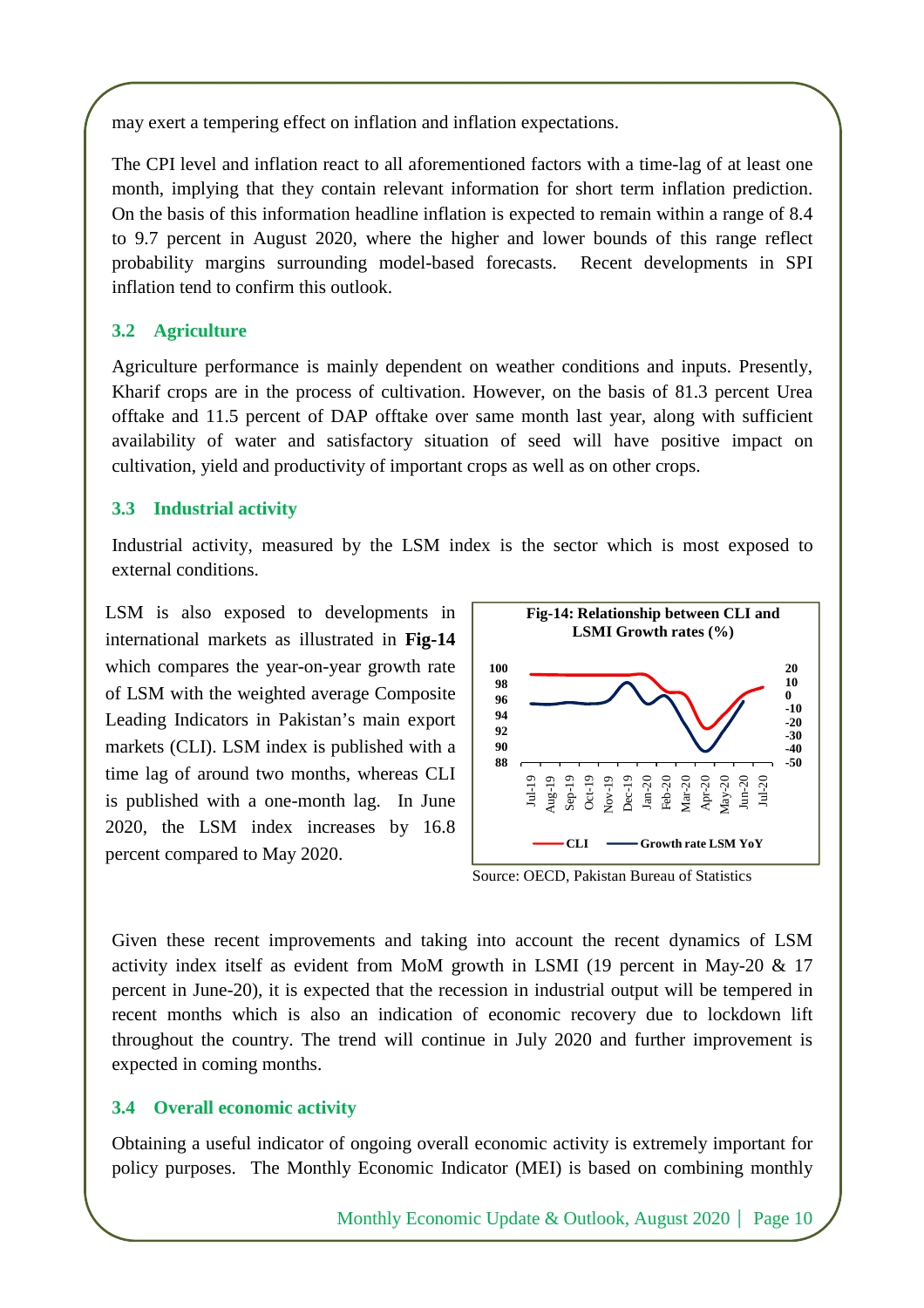data of three variables (LSM YoY growth, M2 YoY growth adjusted for inflation<sup>1</sup> and weighted average Composite Leading Indicator (CLI) in main trading areas). **Fig-15** shows performance of MEI since Jan 2019. The chart demonstrates the significant effect the pandemic had on economic activity during the months of March, April and May 2020. But the economy was back on positive track in June and continued so in July.



Source: EA Wing Calculation

#### **3.5 External**

 $\overline{a}$ 

*Exports of goods***:** In July, exports of goods and services posted an increase of 17.9 percent with respect to June, reflecting the opening of the economies in the main trading partners. It is expected that in August the receipts on exports of goods and services would fluctuate around current levels, implying that they would recover/surpass the level seen in August 2019.

*Imports of goods*: Imports of goods and services increased by 6 percent compared to June, reflecting the restart of domestic economic activities. It is expected that in August, imports will fluctuate at current levels and converge in to the direction of the level observed in August 2019. Thus, the same holds for the trade balance.

**Remittances:** The government is making efforts addressing issues related to Pakistani workers working abroad. In July-20, workers' remittances remained \$ 2.8 billion compared to \$2.0 billion in July-19 and \$2.5 billion in June-20. It is expected that workers' remittances will keep its pace and expected to remain within the range of  $$1.8 - 2.2$  billion in Aug-20 as well.

During August 20, exchange rate remained stable while as of August 20, 2020 SBP Foreign Reserve remained \$12.6 billion. Thus, it is expected that Current Account Deficit will be within last year level and with improvement in Foreign Direct Investment and other Financial inflows, it can be easily financed from Financial Account.

 $1$ M2 adjusted for inflation is defined as growth in M2 minus inflation rate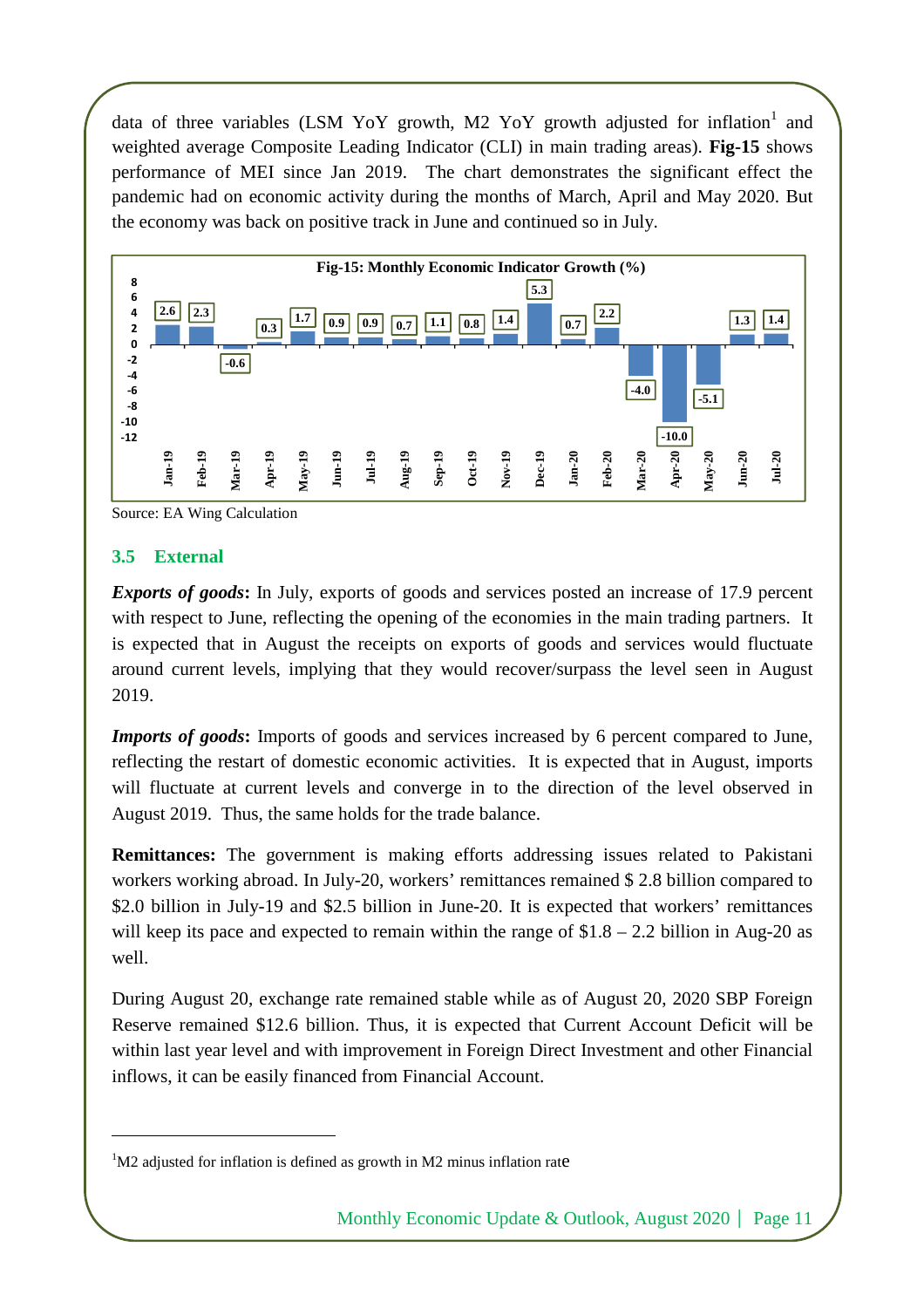## **3.6. Fiscal**

FBR tax collection grew by 4.7 percent to reach Rs 290.5 billion in the month of July, FY2021 against Rs 277.3 billion in the comparable period of FY2020. The government has announced opening of almost all economic activities, thus an upward trend in FBR tax collection is expected, still the risk prevails as economic activities will be in full swing with some time lag. On expenditure side, following budget strategy of FY2021, the government will continue to focus on keeping primary balance at the sustainable level. Thus, with continued expenditure management along with Corona related expenditure, fiscal deficit is expected to be kept being financed as budgeted.

## **4. Way Forward**

Government has handled the pandemic with considerable dexterity which has been acknowledged worldwide. The country has invested in programs like BISP and Ehsaas Kafalat which are amongst South Asia's largest social safety net systems. In addition, the government took swift and timely actions on the economic front to provide support to the business and economy during the difficult times. Thus, with the start of the new fiscal year, signs of economic recovery have started to unfold as evident from data on macro- variables.

The economic recession, following the impact of the COVID-19 pandemic is coming to the end. Based on high frequency indicators, summarized in the MEI, economic growth has resumed in June and July 2020.

Looking forward, based on current economic, fiscal, monetary and exchange rate policies and on prospects for the international environment, economic activity is expected to rebound strongly within the first quarter of FY 2021. This implies that, given current information, economic activity in Q1 of FY2021 would recover at least around the level observed in Q1 of FY2020. Likewise, for the trade balance on goods and services, it is expected that it will converge to the level seen in the first three months of the previous fiscal year and would therefore be manageable in terms of its financing

Further, on YoY basis, inflation is expected to stabilize in the first quarter of the current fiscal year based on current information and in absence of unexpected shocks or policy measures, at around current levels.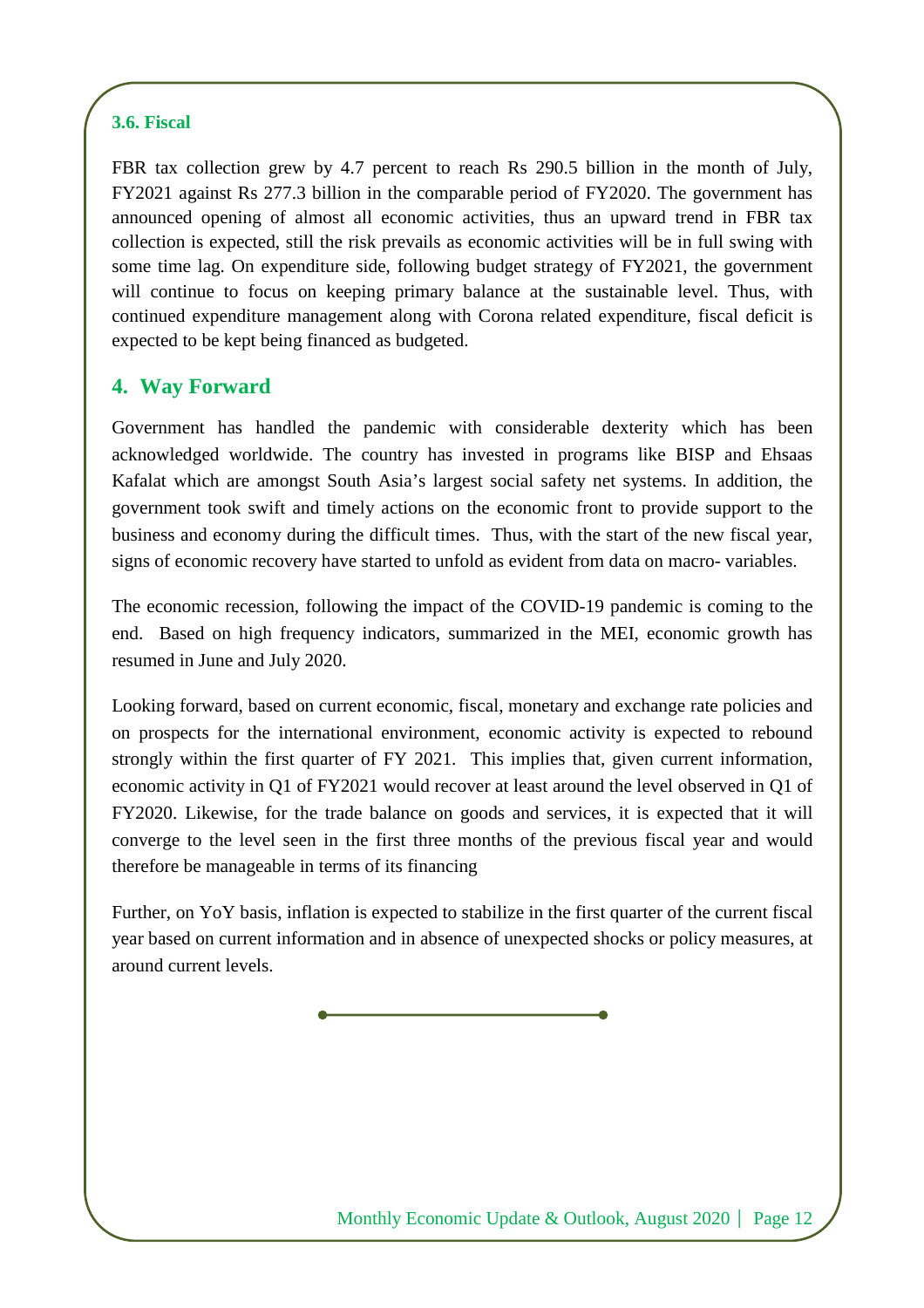# **Economic Indicators (24-08-2020)**

|                                                                        | 2019-20<br>$(\text{July})$                                                 | 2020-21<br>$(\text{July})$                                                  | % Change          |
|------------------------------------------------------------------------|----------------------------------------------------------------------------|-----------------------------------------------------------------------------|-------------------|
| <b>External Sector</b>                                                 |                                                                            |                                                                             |                   |
| <b>Remittances</b> (\$ bn)                                             | 2.0                                                                        | 2.8                                                                         | $\uparrow$ 36.5   |
| <b>Exports</b> (\$ bn)                                                 | 2.2                                                                        | 1.9                                                                         | $\downarrow$ 14.6 |
| <b>Imports</b> $(\$ bn)$                                               | 4.2                                                                        | 3.6                                                                         | $\downarrow$ 13.3 |
| Trade Deficit (\$ bn)                                                  | 2.0                                                                        | 1.7                                                                         | $\downarrow$ 11.8 |
| <b>Current Account Balance</b> (\$ bn)                                 | $-0.6$                                                                     | 0.4                                                                         | ↑                 |
| <b>Current Account Balance</b> (% of GDP)                              | $-2.8$                                                                     | 1.9                                                                         | $\uparrow$        |
| $FDI$ (\$ mn)                                                          | 71.1                                                                       | 114.3                                                                       | $\uparrow$ 60.8   |
| <b>Portfolio Investment-Private (\$ mn)</b>                            | 33.9                                                                       | $-73.2$                                                                     | ↓                 |
| Portfolio Investment-Public (\$ mn)                                    | 0.0                                                                        | 66.1                                                                        | ↑                 |
| <b>Total Foreign Investment (\$ mn)</b><br>(FDI &Portfolio Investment) | 105.0                                                                      | 107.2                                                                       | $\uparrow$ 2.2    |
| Forex Reserves (\$ bn)                                                 | 15.585<br>(SBP: 8.232)<br>(Banks: 7.353)<br>(On 20 <sup>th</sup> Aug 2019) | 19.695<br>(SBP: 12.627)<br>(Banks: 7.068)<br>(On 20 <sup>th</sup> Aug 2020) |                   |
| <b>Exchange rate (PKR/US\$)</b>                                        | 158.59<br>(On 20 <sup>th</sup> Aug 2019)                                   | 168.38<br>(On 20 <sup>th</sup> Aug 2020)                                    |                   |
|                                                                        |                                                                            |                                                                             | (Rs bn)           |
|                                                                        | 2018-19<br>Jul-Jun                                                         | 2019-20<br>Jul-Jun                                                          | % Change          |
| Fiscal                                                                 |                                                                            |                                                                             |                   |
| <b>FBR</b> Revenue<br>(July FY20 vs July FY21)                         | 277.3                                                                      | 290.5                                                                       | $\uparrow$ 4.7    |
| <b>Non Tax Revenue</b>                                                 | 427.3                                                                      | 1524.4                                                                      | 1256.8            |

| <b>Non Tax Revenue</b>                                        | 427.3  | 1524.4 | $\uparrow$ 256.8 |
|---------------------------------------------------------------|--------|--------|------------------|
| <b>Expenditures</b>                                           | 8345.6 | 9648.5 | $\uparrow$ 15.6  |
| <b>Federal PSDP</b><br>(incl. development grant to provinces) | 562    | 622    | $\uparrow$ 10.7  |
| <b>Fiscal Deficit</b>                                         | 3445   | 3376   | $\perp$ 2.0      |
| <b>Fiscal Deficit</b> (% of GDP)                              | 9.1    | 8.1    |                  |

Contd…